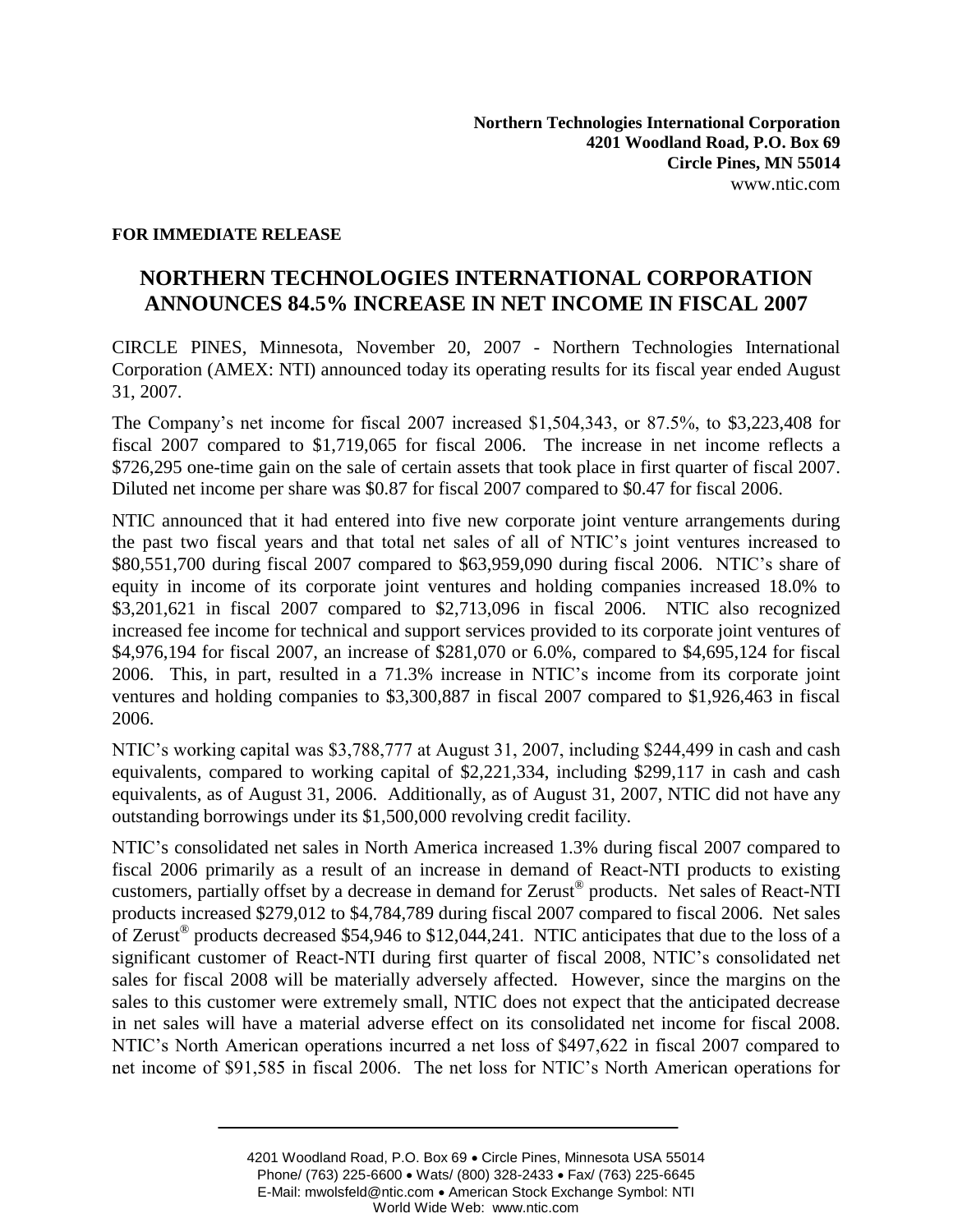fiscal 2007 was primarily the result of an increase in cost of sales and operating expenses, partially offset by a slight increase in net sales during fiscal 2007 compared to fiscal 2006.

NTIC is engaged in extensive scientific research and development programs in the areas of material science and corrosion protection. NTIC spent \$2,575,325 in fiscal 2007 and \$2,043,611 in fiscal 2006 in connection with its R&D activities. These R&D investments will build on NTIC's current environmentally responsible corrosion technologies and provide for a portfolio of new environmental technology offerings. Specifically the portfolio includes, the application of new and existing corrosion inhibiting technology to the oil and gas industry. Bioplastic resins and products including biodegradable and compostable plastics to reduce our carbon footprint and provide environmentally sound disposal options. Process technology and equipment to convert plastic waste into energy – diesel, gasoline and mid-distillates. During fiscal 2008, NTIC expects to invest over \$3,000,000 in additional research and development and marketing efforts and resources into these new emerging businesses, product lines and markets.

|                                                               | 2007                 | 2006         |
|---------------------------------------------------------------|----------------------|--------------|
| <b>NORTH AMERICAN OPERATIONS:</b>                             |                      |              |
| Net sales                                                     | \$16,829,030         | \$16,604,964 |
| Cost of sales                                                 | 10,799,180           | 10,346,437   |
| Gross profit                                                  | 6.029.850            | 6,258,527    |
| Operating expenses                                            | 6,527,472            | 6,166,942    |
| NORTH AMERICAN OPERATING (LOSS) INCOME                        | (497, 622)           | 91,585       |
| INCOME FROM ALL CORPORATE JOINT                               |                      |              |
| <b>VENTURES AND HOLDING COMPANIES</b>                         | 3,300,887            | 1,926,463    |
| <b>INTEREST INCOME</b>                                        | 4,165                | 34,251       |
| <b>INTEREST EXPENSE</b>                                       | (164, 372)           | (94, 751)    |
| <b>OTHER INCOME</b>                                           | 20,934               | 3,233        |
| <b>GAIN ON SALE OF ASSETS</b>                                 | 726,295              |              |
| <b>MINORITY INTEREST</b>                                      | 19,121               | 12,284       |
| <b>INCOME BEFORE INCOME TAX EXPENSE</b>                       | 3,409,408            | 1,973,065    |
| <b>INCOME TAX EXPENSE</b>                                     | 186,000              | 254,000      |
| <b>NET INCOME</b>                                             | \$3,223,408          | \$1,719,065  |
| NET INCOME PER COMMON SHARE:                                  |                      |              |
| <b>Basic</b>                                                  | \$0.88               | \$0.48       |
| <b>Diluted</b>                                                | \$0.87               | \$0.47       |
| WEIGHTED AVERAGE COMMON SHARES<br><b>ASSUMED OUTSTANDING:</b> |                      |              |
| <b>Basic</b>                                                  | 3,661,824            | 3,603,340    |
| Diluted                                                       | 3,695,166            | 3,630,677    |
| <b>Quarterly Information is as follows</b>                    |                      |              |
|                                                               | <b>Ouarter Ended</b> |              |

#### **NORTHERN TECHNOLOGIES INTERNATIONAL CORPORATION AND SUBSIDIARIES**

4201 Woodland Road, P.O. Box 69 Circle Pines, Minnesota USA 55014 Phone/ (763) 225-6600 · Wats/ (800) 328-2433 · Fax/ (763) 225-6645 E-Mail: mwolsfeld@ntic.com • American Stock Exchange Symbol: NTI World Wide Web: www.ntic.com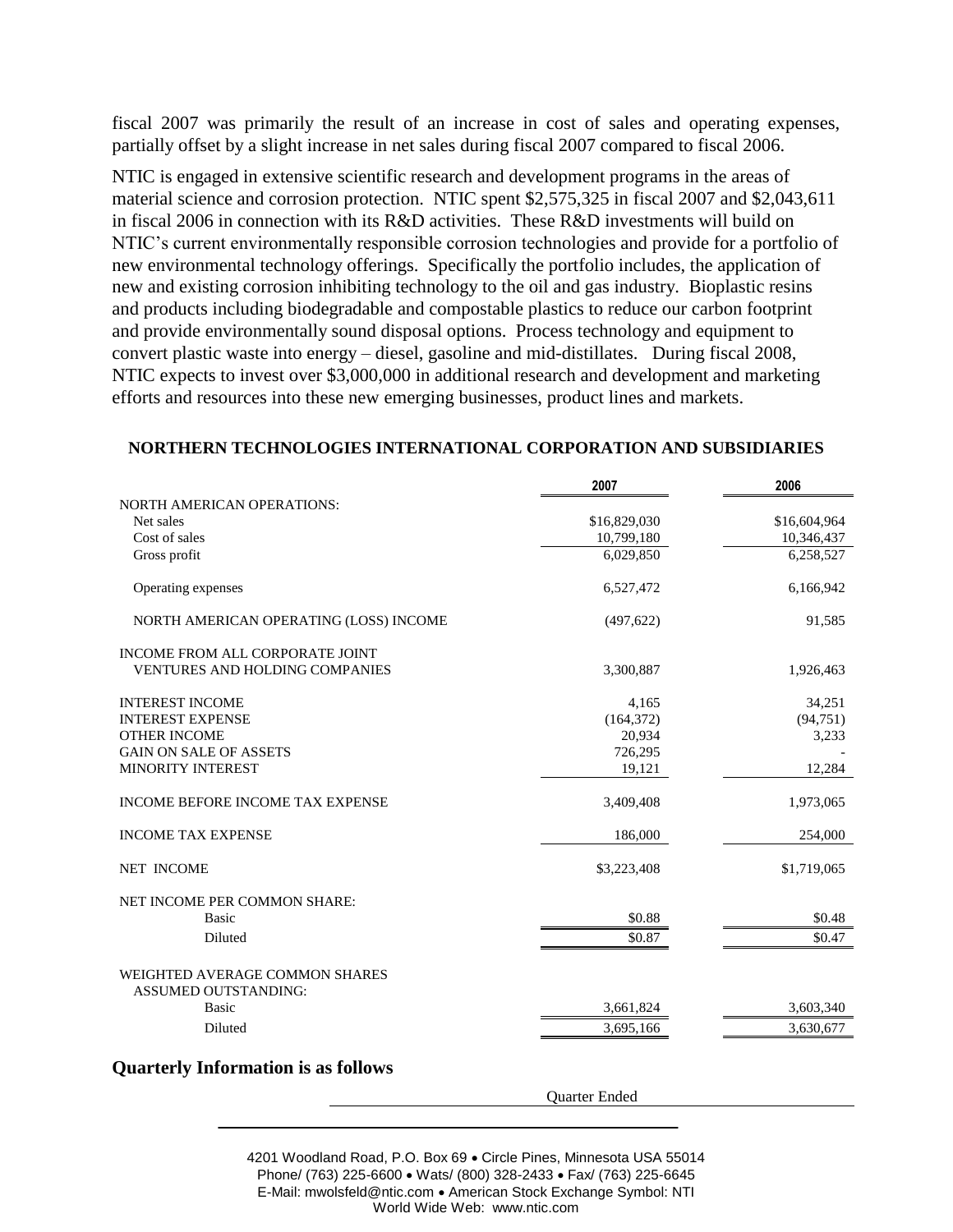|                             | November 30     |    | February 28 |               | May 31    |    | August 31 |
|-----------------------------|-----------------|----|-------------|---------------|-----------|----|-----------|
| Fiscal year 2007:           |                 |    |             |               |           |    |           |
| Net sales                   | \$<br>4,617,374 | \$ | 3,884,895   | <sup>\$</sup> | 4,407,798 | -S | 3,918,963 |
| Gross profit                | 1,672,319       |    | 1,425,831   |               | 1,531,786 |    | 1,399,914 |
| Income before income taxes  | 1,122,224       |    | 596.203     |               | 718,800   |    | 972,181   |
| Income taxes                | 132,000         |    | 148,000     |               | 91,000    |    | (185,000) |
| Net income                  | 990,224         |    | 448,203     |               | 627,800   |    | 1,157,181 |
| Net income per share:       |                 |    |             |               |           |    |           |
| <b>Basic</b>                | \$<br>0.27      | -S | 0.12        | -\$           | 0.17      | S  | 0.32      |
| Diluted                     | \$<br>0.27      | \$ | 0.12        | S             | 0.17      | S  | 0.31      |
| Weighted average common     |                 |    |             |               |           |    |           |
| shares assumed outstanding: |                 |    |             |               |           |    |           |
| <b>Basic</b>                | 3,624,314       |    | 3,664,248   |               | 3,679,016 |    | 3,679,412 |
| Diluted                     | 3,665,677       |    | 3.690.260   |               | 3,708,626 |    | 3,713,366 |

Composite financial information from the audited and unaudited financial statements of the Company's joint ventures carried on the equity basis is summarized as follows:

|                                                                                                            | August 31,<br>2007 | August 31,<br>2006 |
|------------------------------------------------------------------------------------------------------------|--------------------|--------------------|
| Current assets                                                                                             | \$42,767,569       | \$33,954,156       |
| Total assets                                                                                               | 49, 341, 580       | 39,030,247         |
| Current liabilities                                                                                        | 14,939,496         | 14,323,903         |
| Noncurrent liabilities                                                                                     | 4,971,199          | 1,496,557          |
| Joint ventures' equity<br>Northern Technologies International Corporation's share of                       | 29,401,796         | 23, 209, 788       |
| Corporate Joint Ventures' equity                                                                           | \$13,602,842       | \$10,772,102       |
|                                                                                                            | August 31,<br>2007 | August 31,<br>2006 |
| Net sales                                                                                                  | \$80,551,700       | \$63,959,090       |
| Gross profit                                                                                               | 37, 395, 480       | 29,204,129         |
| Net income                                                                                                 | 6,439,108          | 5,209,499          |
| Northern Technologies International Corporation's share of equity in<br>income of Corporate Joint Ventures | \$3,201,621        | \$2,713,096        |

#### **About Northern Technologies International Corporation**

Northern Technologies International Corporation focuses on developing, marketing and selling proprietary environmentally responsible materials science based products and technical services directly and via a network of independent distributors, manufacturers' representatives and joint ventures in over 50 countries. In fiscal 2007, over 70% of NTIC's consolidated net sales were derived from the sales of Zerust<sup>®</sup> rust and corrosion inhibiting packaging products and services to the automotive, electronics, electrical, mechanical, military and retail consumer markets. During this same period, NTIC also received revenues from sales of proprietary new technologies including anti-abrasion ink additives, as well as bio-based sintered metal mold

<sup>4201</sup> Woodland Road, P.O. Box 69 Circle Pines, Minnesota USA 55014 Phone/ (763) 225-6600 · Wats/ (800) 328-2433 · Fax/ (763) 225-6645 E-Mail: mwolsfeld@ntic.com • American Stock Exchange Symbol: NTI World Wide Web: www.ntic.com